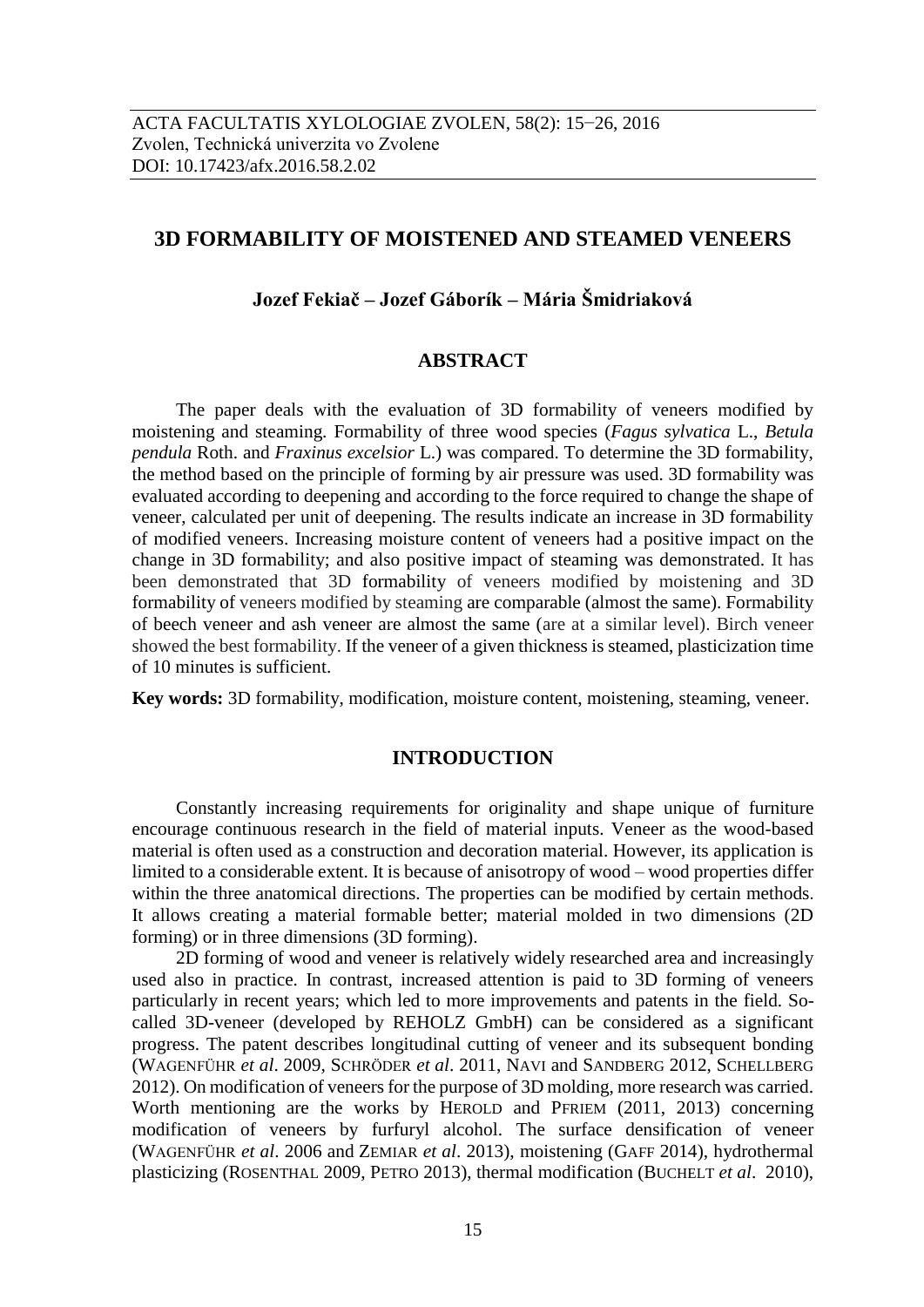modification by resins, coatings, and polystyrene (SLABEJOVÁ, ŠMIDRIAKOVÁ 2013, 2014), and also the impact of reinforcement by melt adhesive and glass fiber (ZEMIAR *et al*. 2014) was also researched. An interesting method of modification of veneers, local densification and incision, was done by LANGOVÁ and JOŠČÁK (2014). In this way only 2D formability has been detected so far. In order to identify shape deformation, LANGOVÁ *et al.* (2013) used several methods of assessing 2D formability of veneers.

Based on the already achieved results and also in terms of economic perspectives, we consider it appropriate to examine in more detail and compare just two methods – moistening and hydrothermal treatment.

Water itself acts as a plasticizer for wood reducing the temperature of softening of the wood components (MELCER *et al*. 1989). In synergy with heat (hydrothermal treatment) plasticizing effect is increased and accelerated. In the process of hydrothermal treatment, a change in wood structure, and so temporarily or permanently changes in physical and mechanical properties, are caused due to the interactions of wood with water, and heat (KÚDELA 2005). For forming of wood and veneer (2D and 3D) just temporary changes are used. Under temporary changes, it is possible to achieve more significant changes in shape if compared with native (unmodified) wood; while after re-drying, no reduction in its mechanical properties should be. The exposure time of heat also has significant influence on wood, particularly in the temperature range 80–100 °C (KÚDELA 1990).

In spite of several already implemented researches in the field of 3D forming of veneers, no standard methodology for assessment of formability of veneer has been known. Currently used methods for that purpose are based on the assessment of formability of sheet metal. They are based on the Erichsen test, adjusted in using different diameter punches, holes in the matrix, and also different ways of generating molding force (punching or air pressure). Investigations on evaluation of 3D formability, through testing 2D formability, were also carried.

The aim of the present paper is to assess the 3D formability of veneers after modification by moistening and steaming. Veneers of the selected wood species were examined.

#### **MATERIAL AND METHODS**

Having regard to good bendability, three wood species were chosen: beech (*Fagus sylvatica* L.), birch (*Betula pendula* Roth), and ash (sapwood and heartwood) (*Fraxinus excelsior* L.). Experimental material was the sliced veneer with radial wood texture. The average thickness of veneer sheets, and so the thickness of test specimens, ranged in the interval  $0.51 \div 0.59$  mm. The average wood moisture content was  $8 \div 9$  %.

From each veneer sheet, test specimens of circular shape with diameter 60 mm were cut out with a punch. The shape and size of the test specimens was set with respect to the method for determining 3D formability. An auxiliary circle concentric with the circuit of the specimen was drawn on the left surface of the specimen. The circle served for correct centring of the specimen with the hole in matrix.

Set of 20 specimens was prepared for each proposed modification.

Prepared test specimens were modified by two methods: by increasing their moisture content (moistening) or by plasticizing in indirect steaming – at given moisture content and plasticizing time.

The test specimens had being moistened until the wood moisture content reached 16 %, or reached a wood moisture content corresponding with fiber saturation point (FSP) of wood species, which the specimens were made of (approximately 30 %). Moistening was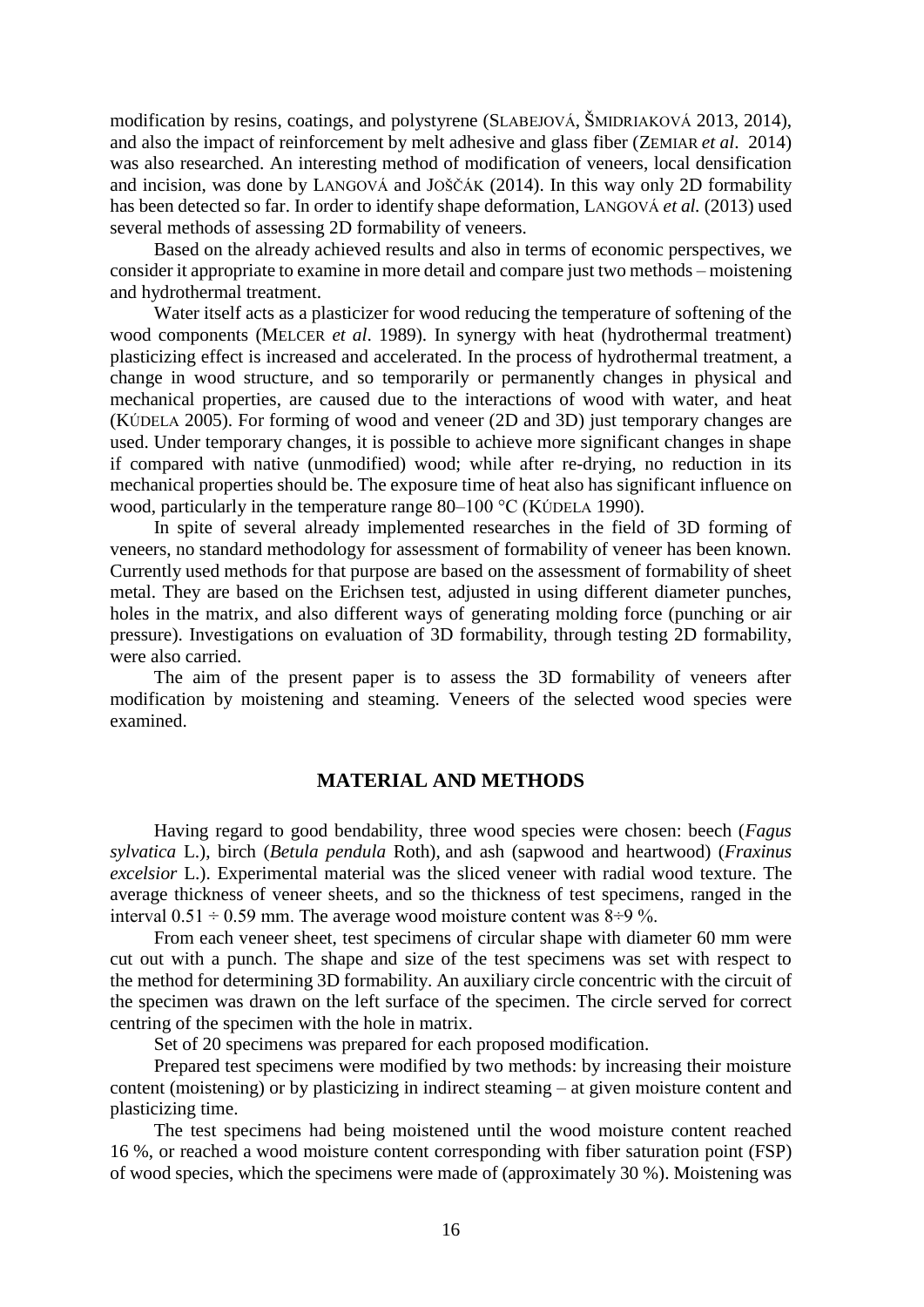done in airtight closed container (in desiccator), where conditions corresponding to the wood moisture content were created. For conditioning to the moisture content of 16 %, saturated aqueous solution of potassium chloride (KCl) was used; and for conditioning to the moisture content of FSP, pure water. The test specimens were placed above the surface of aqueous solutions for a period until they achieved desired moisture content.

Before modifying the test specimens (increasing their moisture content), the average initial moisture content  $(w_a - in$  percentage) was measured at a representative set of specimens using mass method. From the further set of test specimens, intended to be modified, each specimen was weighed in order to found out the initial mass (*m*w). The average initial moisture content and the mass of the individual specimens were subsequently used to calculate the assumed mass at the moisture content of 16 %  $(m_{16})$  and 30 %  $(m_{\text{FSP}})$ according to the equation (1) a (2):

$$
m_{16} = \frac{m_{\rm w}}{1 + \frac{w_{\rm a}}{100}} \cdot 1.16\tag{1}
$$

$$
m_{\rm FSP} = \frac{m_{\rm w}}{1 + \frac{w_{\rm a}}{100}} \cdot 1.30\tag{2}
$$

The other modification method (plasticizing by steaming) was done in a container where, after the water boiled, the test specimen was placed on the sieve (4 cm above the water surface) and the container was closed for specified time. The plasticizing time was set on the basis of preliminary experiments as 2 min, 5 min, 10 min, or 15 minutes.

Before plasticizing, each test specimen was weighed to verify its initial moisture content (wa).

From the weight of test specimens measured after modification, the wood moisture content of veneers, for which 3D formability was evaluated, was determined.

Determination of 3D formability was done according to one of the methods which were presented by ZEMIAR and FEKIAČ (2014). In experiments, the method based on pneumatic forming of the test specimens was used. The deformation force was generated by air pressure and during the test the specimens were hold peripherally. To detect monitored indicators, we used electronic digital sensors of deepening, air pressure sensors, and temperature sensors connected to a measuring instrument ALMEMO 2690-AKSU. It allowed synchronizing sensors and increasing sensitivity of measuring instrument. The instrument is shown in Fig. 1.

The very principle of the test was in pushing the test specimen into the circular opening in the matrix by air pressure while holding the specimen; and in finding out the size of resulting deformation – the size of deepening. The size of deepening was regarded the fundamental criterion expressing ability of a veneer to be formed in three directions. The size of deepening can be defined as "the maximum depth of veneer pushed into the matrix by shaping force before the breach" FEKIAČ *et al.* (2015).

The principle of testing is shown in Fig. 2. It shows a membrane (stretch film with thickness of 10 μm) placed under the test specimen. The membrane is a seal preventing air (pressure) to escape through the test specimen. Between the matrix and the holder (near the edges of test specimen), distance pads were placed. Their thickness corresponded to the thickness of the specimen. Distance pads ensured that test specimen was not firmly fixed between the matrix and the holder, but it could move parallel to the surface of the matrix and the holder. It prevented waving on the circumference of the specimen; this is a defect that may occur in 3D molding.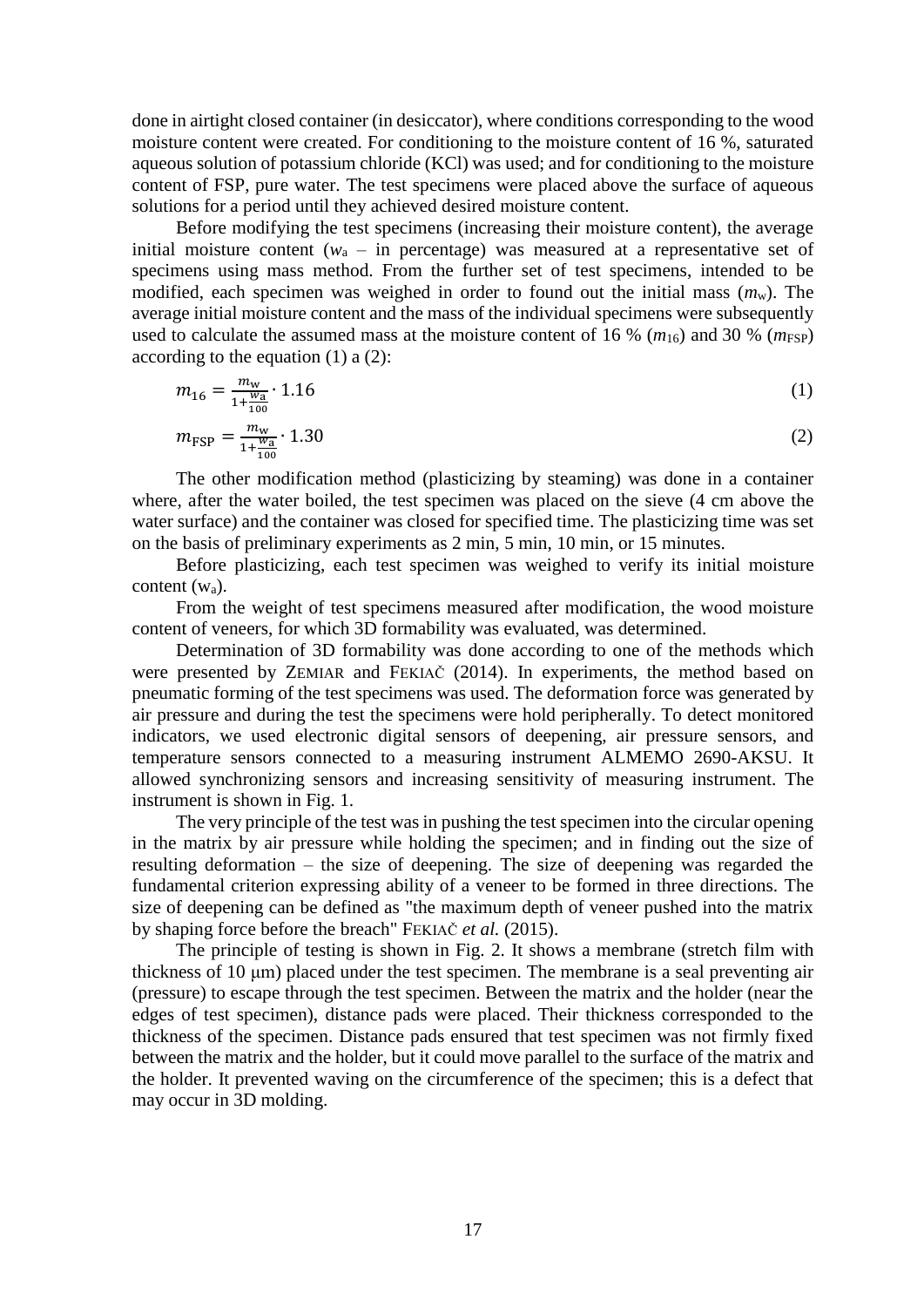

**Fig. 1 Equipment testing 3D formability of veneers. 1 – pressure vessel, 2 – holder, 3 – matrix, 4 – clamping mechanism (eccentric), 5 – holder for sensor of deepening, 6 – sensor of deepening (AHLBORN FWA025T), 7 –pressure sensor (AHLBORN FDA602L5R), 8 – IR temperature sensor for test specimen (Amir FIA844), 9 – temperature sensor for environment (Pt 100 ZA9030-FS2), 10 –recording instrument – dataloger (ALMEMO 2690-AKSU), 11 – regulation valve, 12 – quick coupling for compressed air supply, 13 – manometer for pressure control.**



**Fig. 2 Schema of detection of 3D formability under air pressure at test with holding of specimen.**

Considering that we did not detect directly the force but the pressure needed to achieve changes in shape of the veneer, it was necessary to calculate the pressure on the force (equation 3).

$$
F = p \cdot \pi \cdot r^2 \tag{3}
$$

where:  $F$  – forming force [N];

*p* – air pressure [MPa];

 $r$  – radius of hole in holder [mm].

To compare the proposed methods of modification also from the viewpoint of forming force, it was necessary to take into account that the test specimens breached at various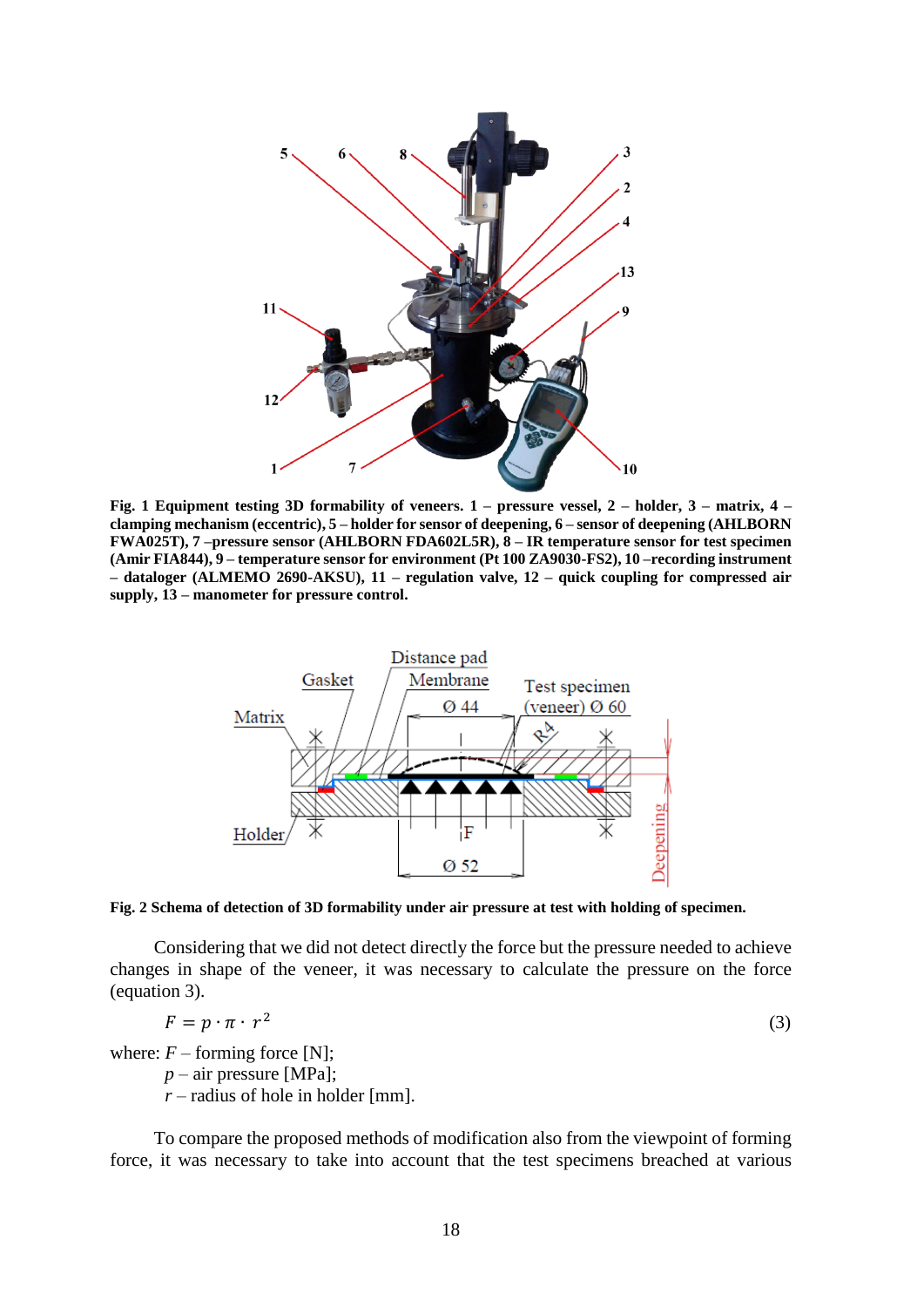deepening and at various forces. Therefore the forming force was calculated per unit of deepening (equation 4).

$$
F_h = \frac{F}{h} \tag{4}
$$

where:  $F_h$  – forming force per unit of deepening  $[N \cdot mm^{-1}]$ ;

 $F$  – of forming forces [N];

 $h$  – deepening [mm].

During testing of 3D formability, the temperature of the test specimens and also the temperature of surrounding environment (room) were monitored. The temperature of specimens was measured by infrared touchless sensor and the temperature of the environment by resistance sensor. Measurement was done from the start putting a load (air pressure) on the test specimen until the end of the test.

#### **RESULTS AND DISCUSSION**

Influence of modification methods on the change in 3D formability of veneers was evaluated on the basis of sizes of investigated indicators. The main 3D formability parameter was the size of deepening and a supplementary indicator was the force calculated per unit of deepening.

Values of indicators measured before and after modification, obtained on the basis of the methodology described above, were evaluated using the STATISTICA 10 through the multifactorial ANOVA. The investigated factors were the modification methods and wood species. The results are presented in tables and graphs.

All indicators of 3D formability were evaluated separately. Modified veneers were compared to each other and also with the referential (unmodified) veneer.

From the viewpoint of deepening, on the levels of significance shown in Tab. 1, we can conclude that both modifications (moistening and plasticization by steaming) influence the size of deepening and thus the change in 3D formability statistically significantly. Also the impact of wood species was manifested as significant. From the viewpoint of the examined wood species, more detailed analysis through Duncan test showed that the differences in size of deepening between sapwood ash and heartwood ash, and also between beech and ash were not significant. The test confirmed statistically significant difference in 3D formability of birch from all other examined wood species for all modifications. The modification method, the wood species, and also a combination of the two factors were statistically significant. 3D formability depends on wood species and the method of modification.

**Tab. 1 Statistical evaluation ANOVA – influence of modification method, wood species, and combination of both factors on size of deepening.**

| Effect                           | SS     | Degr. of Freedom | MS     | F-test  |       |
|----------------------------------|--------|------------------|--------|---------|-------|
| Intercept/Total average          | 8866.7 |                  | 8866.7 | 84414.7 | 0.000 |
| Modification method              | 92.8   |                  | 15.5   | 147.2   | 0.000 |
| Wood species                     | 242.5  |                  | 80.8   | 769.6   | 0.000 |
| Modification method*Wood species | 13.8   | 18               | 0.8    | 7.3     | 0.000 |
| Error                            | 55.880 | 532              | 0.105  |         |       |

The values of deepening measured before and after modification (by moistening and steaming) are shown in Fig. 3. The graph shows that increasing moisture content and increasing plasticizing time increased deepening (3D formability) – for all wood species. It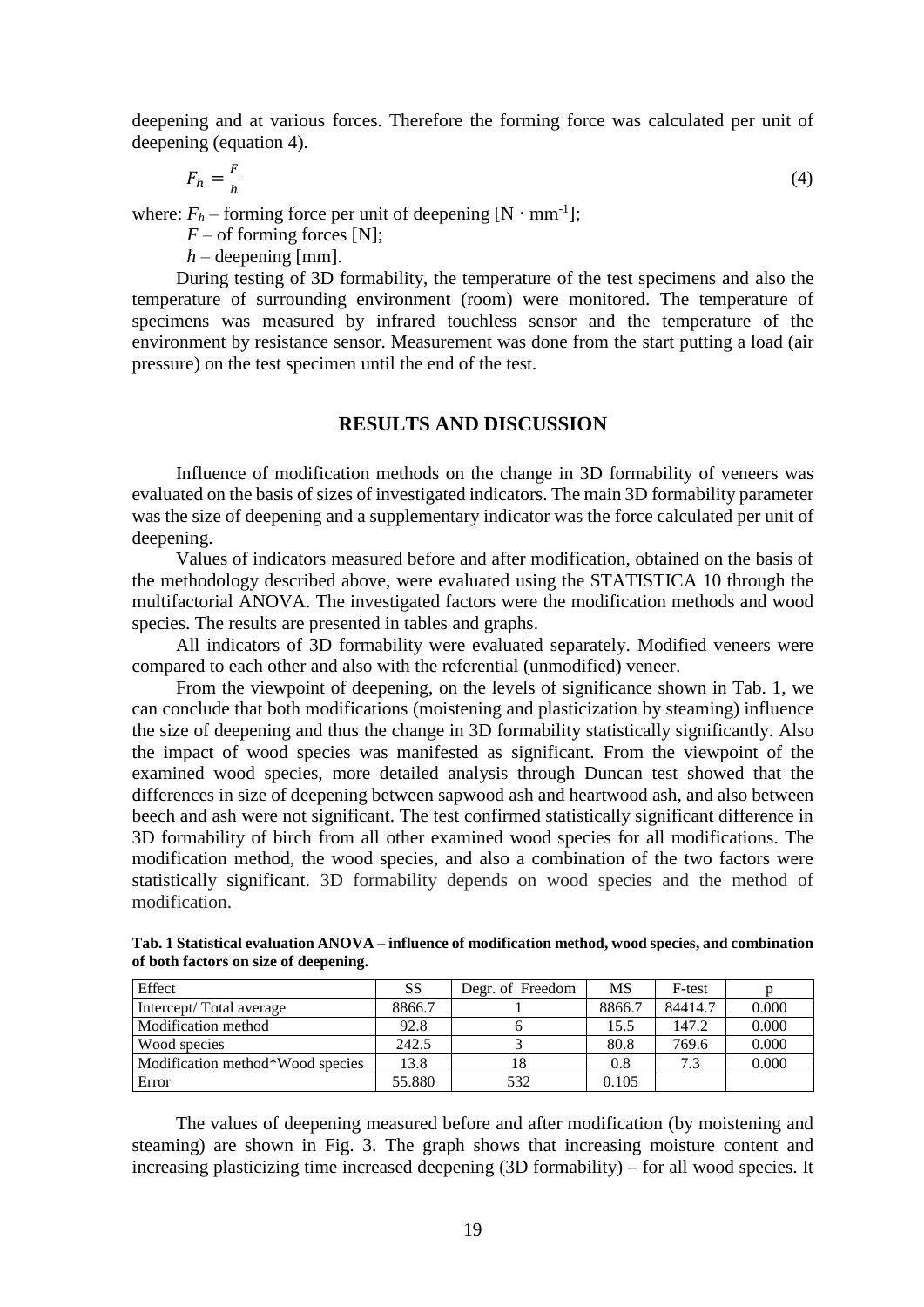was confirmed the statement by MELCER, *et al*. (1989) who stated that also water works as a wood plasticizer. ZEMIAR *et al*. (1999) reported that decrease in wood stiffness, caused by increasing moisture content, results in increasing wood formability.

When evaluating the moistened veneers, we can state that the veneers moistened up to the fiber saturation point demonstrated larger deepening than veneers moistened to 16 % moisture content. It was confirmed that deformation of wood increased with increasing moisture content up to the fiber saturation point – stated by DUBOVSKÝ (1993). This fact has also been confirmed by GABĽAS (2012), ĎURČEK (2014), CIKATRICIS (2014), and GAFF  $(2014)$ .

Regardless of the wood species, deepening increased after moistening to 16 % moisture content by  $0.48 \div 0.98$  mm (16.4  $\div 25.7$  %). After moistening up to the fiber saturation point (approximately 30 %) it was from the range from  $0.96 \div 1.5$  mm  $(33.6 \div 41$  %).

By evaluating the deepening, we found out that the greatest deepening was measured for birch veneers both before modification and after it (by moistening and steaming). In the case of moistening, the deepening increased to 5.31 mm; which represented an increase in 3D formability (if compared with referential veneers) by 39.8 %. Steamed veneers reached deepening of 5.72 mm (50.1 % increase).

The graph also shows that deepening of birch veneers moistened to 16 % moisture content is bigger than deepening of the other wood species (modified by all methods). When assessing deepening of beech and ash veneers we did not record so significant differences as it was at birch veneers. All examined wood species differ from each other by their structure and properties resulting in differences in their behavior when 3D formed. WAGENFÜHR *et al*. (2006) reported that wood species with a small number of vessels, high homogeneous fraction of wood fiber, uniform width of rays, and no differences between spring and summer wood are best formable. Of all examined wood species, birch meets the mentioned conditions best. If compared to beech and ash, birch contains a middle proportion of vessels, the largest proportion of fibers, and the least number of rays. The proportion of the particular elements and their arrangement are creating the preconditions for better 3D formability. Excellent formability of birch veneers in comparison with other wood species has also been confirmed by WAGENFÜHR and SCHEIDING (2010) and GAFF (2014).

At beech and ash veneers plasticized by steaming, the increase in deepening was 0.92  $\div$  1.04 mm (31.4  $\div$  36.4 %). After steaming the veneers during the shortest time (2 minutes), we recorded increase in deepening in the range  $0.35 \div 1.19$  mm ( $12.2 \div 31.2$  %).

After comparing significance levels (at various plasticizing time) resulting from Duncan test, we can conclude that plasticization by steaming during 10 minutes is sufficient to create optimal conditions to obtain as large as possible deformation of the veneers, and thus the maximum in 3D formability.

The forming force, calculated per unit of deepening, was another monitored indicator of 3D formability. It has been demonstrated that the force decreased with increasing wood moisture content, as well as with increasing steaming time at all wood species when compared with referential (unmodified) veneers. Moistening to the fiber saturation point (approx. 30 %) significantly affected the force. When compared to referential veneers, the force decreased by  $1.9 \div 21.1 \text{ N} \cdot \text{mm}^{-1}$  (5 to 34 %). Moistening to 16 % moisture content and plasticization by steaming for two minutes had no impact to the forming force, except for birch veneers (decrease by 7.2  $\div$  12.6 N·mm<sup>-1</sup>, thus by 12  $\div$  20 %, when compared with referential veneers). After moistening to the fiber saturation point as well as plasticization by steaming for the other times, decrease in force per unit of deepening was in the range from 5 to 31% at all examined wood species. Decrease in force per unit of deepening was closely related with an increase in plasticity resulted from increased moisture content or temperature (at steaming).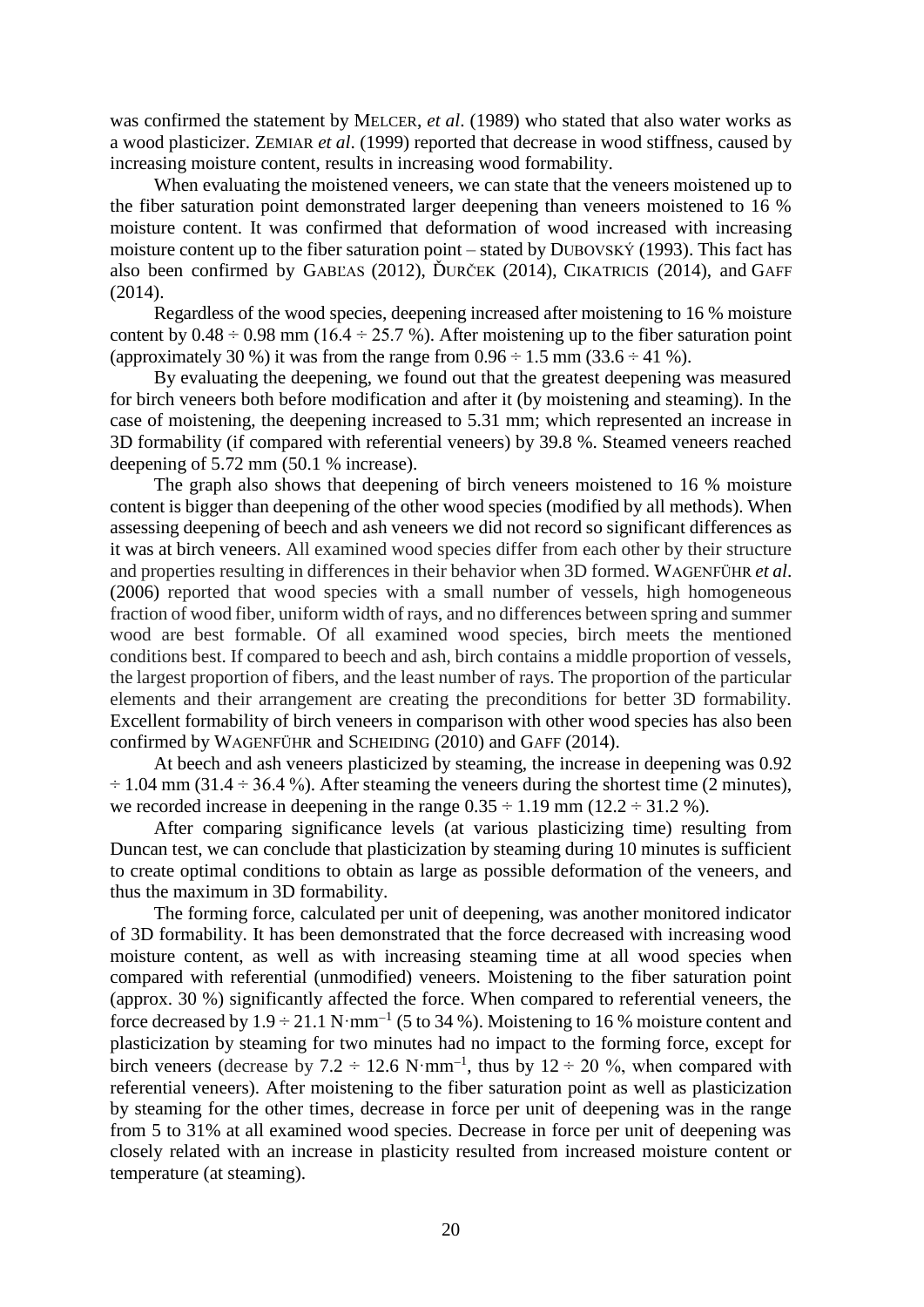

**Fig. 3 Deepening for beech, birch, and ash veneers. Note: R - referential veneer, Z 16 - moistened to 16 %, Z 30 - moistened to fiber saturation point (approx. 30 %), P 2 - steamed for 2 minutes, P 5 – steamed for 5 minutes, P 10 - steamed for 10 minutes, P 15 - steamed for 15 minutes.**

The results indicate that the force per unit of deepening at beech, sapwood ash, and heartwood ash is approximately the same. The average value was from the interval of 30.5  $\div$  $42.3 \text{ N}\cdot\text{mm}^{-1}$ . When ascertaining the 3D formability at birch, we recorded bigger force per unit of deepening  $(41.2 \div 62.3 \text{ N} \cdot \text{mm}^{-1})$  if compared to the other examined wood species. The course of force per unit of deepening before and after modification for the examined wood species is shown in Fig. 4.

The effect of plasticizing on the change of wood properties is characterized by the size of force required. In practical terms, it is an important indicator influencing parameters of the technical equipment used for 3D forming.

Both proposed modification methods depend on exposition of the test specimens to moisture content. Analysis of wood moisture content demonstrated the known fact that the exposure time has significant impact on wood moisture content of veneers. It was also confirmed that moisture content depends on the wood species.

Comparison of wood moisture content at examined wood species and used modification methods is shown in Fig. 5. The moisture content of referential (unmodified) veneers was at the level of  $8 \div 9$ % at all examined wood species. After modification to 16 % moisture content, we found out a fluctuation of moisture content  $\pm$  1% depending on wood species. The wood moisture content in the fiber saturation point differed between wood species. Moisture content of beech veneers was 27 %, birch 31 %, and sapwood ash and heartwood ash veneers of 28 %. Wood moisture content in the fiber saturation point depends on wood species; it was confirmed also by LEXA *et al*. (1952), POŽGAJ (1997), NIEMZ (2005),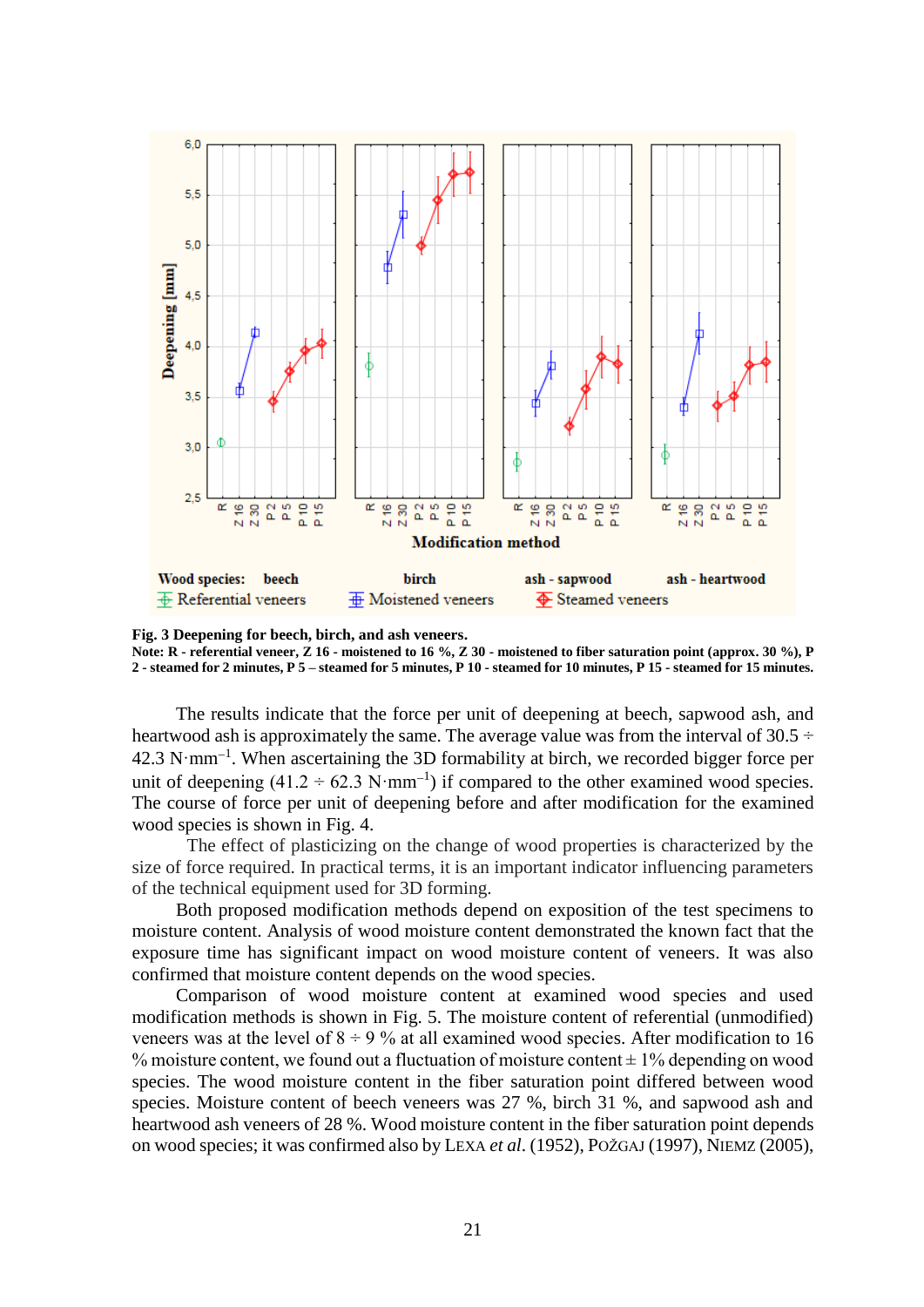and many other authors. LEXA *et al*. (1952) stated that the moisture content in the fiber saturation point varies in the range from 24 to 35 %.



**Fig. 4 Force per unit of deepening at beech, birch and ash veneers. Note: R - referential veneer, Z 16 - moistened to 16 %, Z 30 - moistened to fiber saturation point (approx. 30 %), P 2 - steamed for 2 minutes, P 5 - steamed for 5 minutes, P 10 - steamed for 10 minutes, P 15 - steamed for 15 minutes.**

At modification by steaming, we found out that, within the chosen plasticizing time, moisture content of veneers was increased to  $13.5 \div 24.5$  %. This implies that moisture content of veneers did not reach the value corresponding to the fiber saturation point.

Moisture content of the veneers after modification was evaluated primarily for subsequent evaluation of the impact of heat accumulated in the test specimens after steaming, in order to determine its the impact on the 3D formability.

After hydrothermal treatment of veneers, because of low thickness of the veneers, there is much more rapid drop in temperature when compared to the thicker wood dimensions. That is why it is necessary to mold modified veneers as soon as possible after plasticizing to use the effect of moisture and heat.

To assess the effect of heat objectively, it was necessary to find out how moisture influenced the change in deepening in the process of moistening and steaming (compare the graphs in Fig. 3 and Fig. 5). At the same average value of deepening (within the same wood species), ascertained after moistening and steaming, and mutual comparison of moisture content at that value of deepening, we found that the test specimens showed lower moisture content after steaming if compared with moistening. From the above it follows that not only the moisture but also the temperature at steaming increased the 3D formability.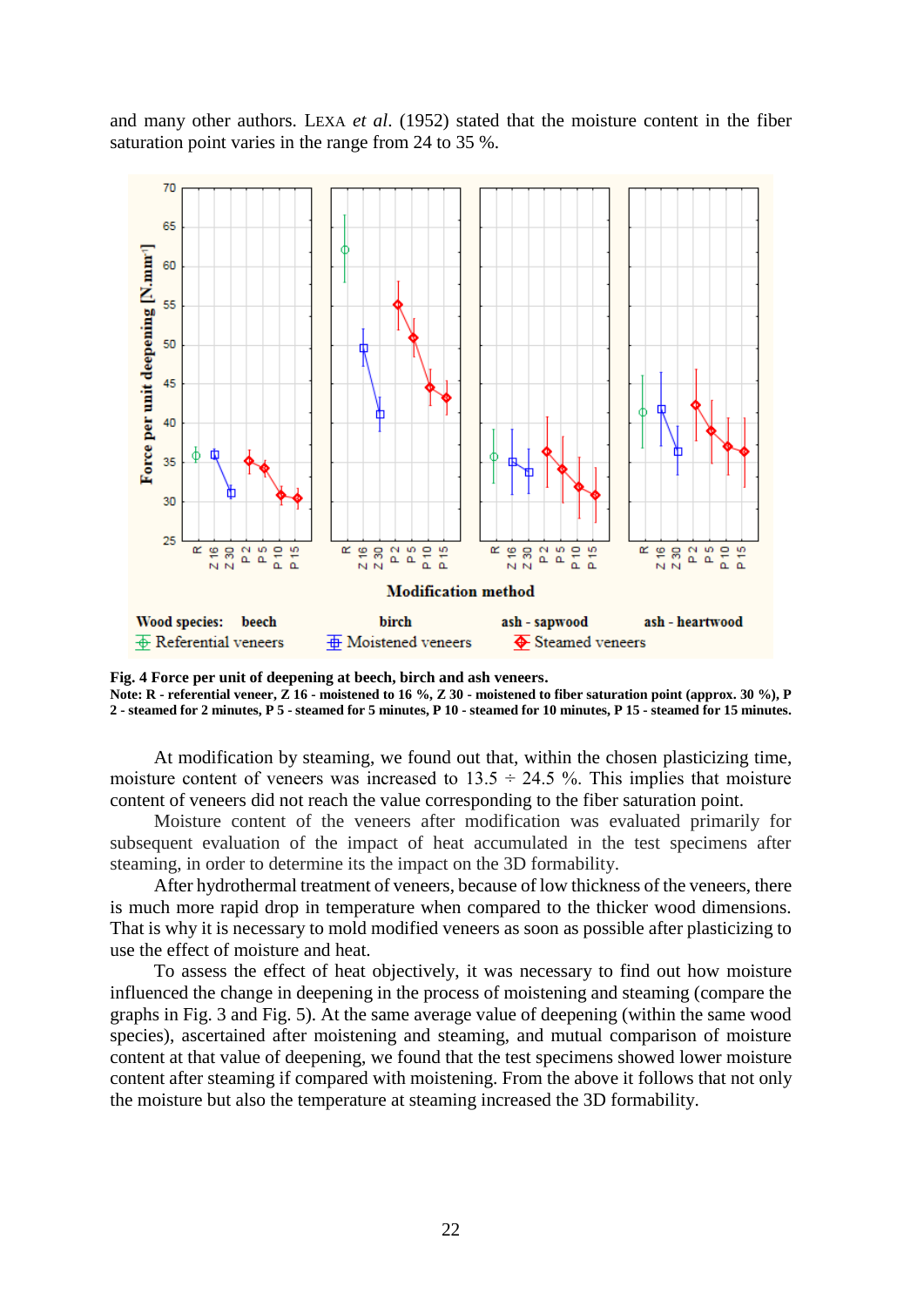

**Fig. 5 Wood moisture content at beech, birch and ash veneers. Note: R - referential veneer, Z 16 - moistened to 16 %, Z 30 - moistened to fiber saturation point (approx. 30 %), P 2 - steamed for 2 minutes, P 5 - steamed for 5 minutes, P 10 - steamed for 10 minutes, P 15 - steamed for 15 minutes.**

During the testing the temperature of veneers varied according to the method of modification. At reference veneers and moistened veneers, the temperature of a veneer was equal to the ambient temperature (room temperature)  $21 \div 22$  °C. The temperature of steamed veneers was  $24.9 \div 31.6$  °C at start of the test (i.e. at starting the test equipment); and at the end it was close to room temperature (dropped to  $22.5 \degree C$ , depending on duration of the test). Low temperature of steamed veneers at start of the testing of 3D formability can be attributed to their small thickness (on average 0.55 mm). Although the time taken to handle the plasticized veneer (after taking away the test specimen from the plasticizing devices up to run the test) was only about 15 seconds, due to the small thickness the accumulated heat was losing very quickly.

### **CONCLUSION**

To achieve interesting shapes of products based on 3D-formed veneers, it is necessary to modify the veneers suitably before forming.

According to the main evaluation criterion, we can conclude that the proposed methods to modify the veneers increased the 3D formability (compared with unmodified veneers) by 12 up to 50 %. With increasing moisture content and steaming time the formability was increasing.

When comparing the values of deepening between examined wood species in unmodified state and modified state, we found that birch veneers had the biggest 3D formability and therefore they appear as most appropriate to form.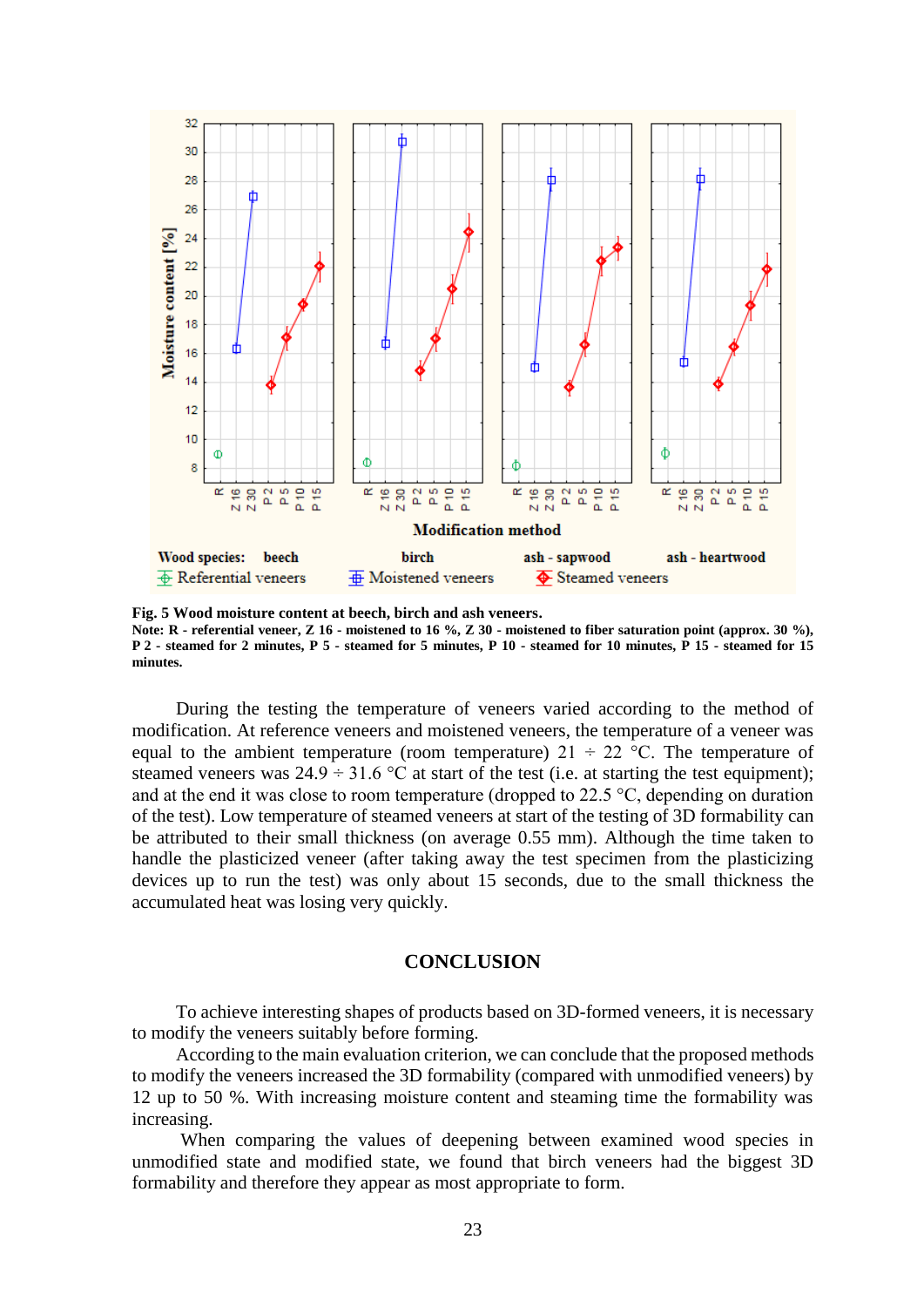Beech and ash veneers showed almost the same formability after modification but smaller than birch by 15–38 %.

If evaluating the impact of moisture content to changes in 3D formability, we found out that steamed birch veneers has better formability by 5–11 % than moistened veneers in spite of the fact that the birch veneers were losing temperature and moisture very quickly during testing.

It has been shown that even a small increase in temperature of the test specimen resulted in increase of 3D formability. In practical terms, the difference between 3D formability of moistened veneers and steamed veneers is negligible. We found that for the tested thickness of veneers modified by indirect steaming, plasticizing time of 10 minutes is sufficient.

From the viewpoint of force per unit of deepening, we came to the knowledge that with an increase in moisture content and steaming time the force is decreasing. The biggest reduction by 34 % was recorded at birch veneers.

#### **REFERENCES**

BUCHELT, B. - SCHEIDING, W. - EICHELBERGER, K. 2010. Entwicklung einer Verfahrens-technologie zur Herstellung von thermisch modifiziertem Furnier für hochwertige Anwendungen unter Berücksichtigung der Umformbarkeit. Technische Universität Dresden – Forschungsbericht, Institut für Holz- und Papiertechnik [Online]. 20.12.2010. 65 p. Online: http://nbnresolving.de/urn:nbn:de:bsz:14-qucosa-63542.

CIKATRICIS, T. 2014. Vplyv vybraných faktorov na 3D tvárniteľnosť dýh pneumatickým tvárnením: Diplomová práca. Zvolen : Technická univerzita vo Zvolene, 2014. 64 p.

DUBOVSKÝ, J. 1993. Ohybové charakteristiky a kvalita dreva. Vedecké a pedagogické aktuality. 1. vydanie. Zvolen : Technická univerzita vo Zvolene, 1993. 76 p. ISBN 80-228-0273-5.

ĎURČEK, P. 2014. Vplyv vybraných faktorov na 3D tvárniteľnosť dýh mechanickým tvárnením: Diplomová práca. Zvolen : Technická univerzita vo Zvolene, 2014. 62 p.

FEKIAČ, J. *et al*. 2015. 3D-moldability of veneers plasticized with water and ammonia. In BioResources [Online]. 2015. https://www.ncsu.edu/bioresources/BioRes\_10/BioRes\_10\_1\_866\_ Fekiac\_ZGG\_3D\_Moldability\_Veneers\_Plastificated\_6072.pdf.

GABĽAS, T. 2012. Experimentálne skúmanie tvárnosti dýh pre účely ich 3D tvárnenia: Diplomová práca. Zvolen : Technická univerzita vo Zvolene, 2012. 60 p.

GAFF, M. 2014. Three-Dimensional Pneumatic Molding of Veneers. In BioResources [Online]. 2014.

http://152.1.0.246/index.php/BioRes/article/view/BioRes 09 3 5676 Gaff Three Dimensional P neumatic\_Molding/2972

HEROLD, N. - PFRIEM, A. 2011. Simultaneous shaping and fixation of veneer by specific material modification. COST Action FP0904 Workshop "Thermo-Hydro-Mechanical Wood Behaviour and Processing" Biel, Schweiz, [Online]  $16.-18.02.2011$ , p.  $153-154$ . http://www.costfp0904.ahb.bfh.ch/NR/rdonlyres/DAD46132-6811-4F9F-9DC4-

41B8F2190C6A/0/Tagungsband\_komplett\_roa\_klein\_20110201\_high\_res.pdf

HEROLD, N. - PFRIEM, A. 2013. Impregnation of veneer with furfuryl alcohol for an improved plasticization and moulding. In European Journal of Wood and Wood Products [Online]. 2013, vol. 71, issue 2, pp 281-282. Online ISSN 1436-736X. http://link.springer.com/article/10.1007/s00107- 013-0677-4.

KÚDELA, J. 1990. Vplyv vlhkosti a teploty na mechanické vlastnosti bukového dreva: Kandidátska dizertačná práca. Zvolen : VŠLD Zvolen, 1990. 114 p.

KÚDELA, J. 2005. Vlhkostné a tepelné namáhanie bukového dreva. Zvolen : Technická univerzita vo Zvolene, 2005. 141 p. ISBN 80-228-1486-5.

LANGOVÁ, N. *et al*. 2013. Analysis the effects bending load of veneers for purposes of planar moulding. In Annals of Warsaw University of Life Sciences. 2013. p. 173–178. ISSN 1898-5912.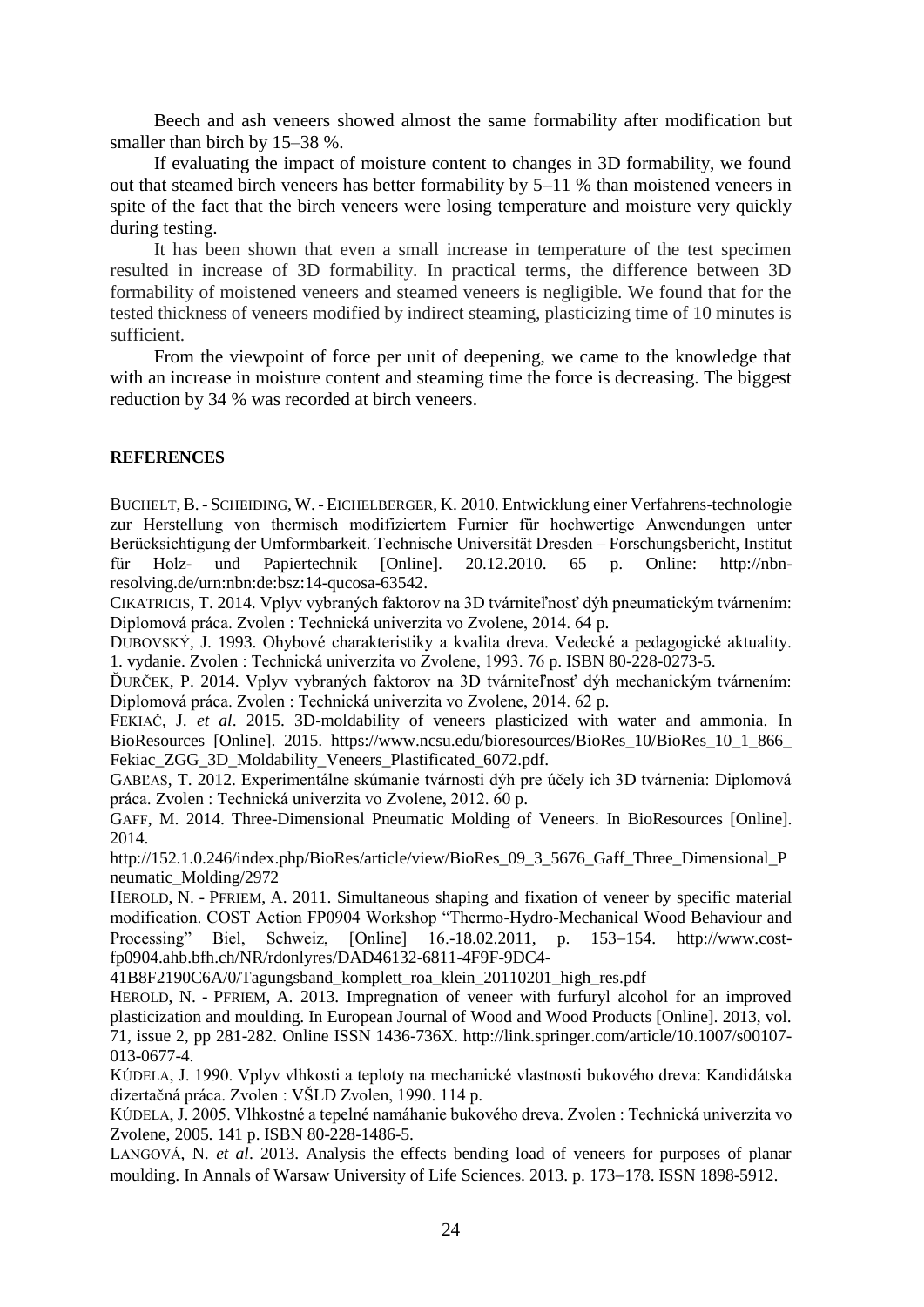LANGOVÁ, N. -JOŠČÁK, P. 2014. Effect of mechanical modification of wood veneers on their planar formability. In Annals of Warsaw University of Life Sciences. 2014. p. 142–147. ISSN 1898-5912. LEXA, J. *et al*. 1952. Mechanické a fyzikálne vlastnosti dreva. Bratislava: Práca,1952. 432 s.

MELCER, I. *et al*. 1989. Chemizmus hydrotermickej úpravy listnatých drevín. Vedecké a pedagogické aktuality. 1. vydanie. Zvolen : Vysoká škola lesnícka a drevárska Zvolen, 1989. 76 p. ISBN 80-228- 0078-3.

NAVI, P. - SANDBERG, D. 2012. Thermo-hydro-mechanical processing of wood. s.l. : CRC Press, 2012. 360 p. ISBN 978-1-4398-6042-7.

NIEMZ, P. 2005. Physik des Holzes. [Online] Zürich: ETH, Institut für Baustoffe, 2005. http://ecollection.library.ethz.ch/eserv/eth:27629/eth-27629-01.pdf.

PETRO, A. 2013. Tvárnosť lisovaných a plastifikovaných dýh. [diplomová práca]. Zvolen, 2013. 60 p.

POŽGAJ, A. *et al*. 1997. Štruktúra a vlastnosti dreva. 2. vydanie. Bratislava : Príroda, 1997. 488 p. ISBN 80-07-00960-4.

ROSENTHAL, M. 2009. Entwicklung eines biologisch inspirierten, dreidimensional verformbaren Furniers aus Druckholz. Dissertation von der Fakultät Maschinenwesen der Technischen Universität Dresden. [Online]. 2009. 230 p. http://nbn-resolving.de/urn:nbn:de:bsz:14-qucosa-22891

SCHELLBERG, D. 2012. Innovativer Möbelbau: Aktuelle Materialien und Techniken. [Online] 2012. 24 p. http://www.randomhouse.de/content/edition/excerpts/325236.pdf.

SCHRÖDER, C. *et al*. 2011. Entwicklung eines intelligenten, flexibel aufgebauten Verbundwerkstoffes mit innovativer Herstelltechnik für die Gestaltung von 3D-geformten Holzoberflächen. [Online] 2011. 125 p. http://www.cleaner-production.de/fileadmin/ assets/pdfs/01RI0640A\_-\_Abschlussbericht.pdf.

SLABEJOVÁ, G., ŠMIDRIAKOVÁ, M. 2013. Modifikácia bukových dýh silikónovými živicami za účelom ich 3D tvárnenia. In Pokroky vo výrobe a použití lepidiel v drevopriemysle. Zvolen : Technická univerzita vo Zvolene, 2013, p. 59–64. ISBN 978-80-228-2529-0.

SLABEJOVÁ, G., ŠMIDRIAKOVÁ, M. 2014. Influence of modification of veneers on 3D - forming. In Annals of Warsaw University of Life Sciences. Forestry and Wood Technology. Warszawa: Warszaw University of Life Science Press, 2014. 85 p. 226–229. ISSN 1898-5912.

WAGENFÜHR, A. *et al*. 2009. Entwicklung modifizierter Furniere mit verbesserter Verformbarkeit für 3D-Beschichtung mittels Multiformpressen: Abschlussbericht 2009. [Online] 2009. 158 p. http://www.cleaner-production.de/fileadmin/assets/bilder/BMBF-Projekte/01RI05115\_- \_Abschlussbericht.pdf.

WAGENFÜHR, A. - BUCHELT, B. - PFRIEM, A. 2006. Material behaviour of veneer during multi dimensional moulding. In Holz als Roh- und Werkstoff. [Online]  $2006$ . 64, p. 83–89. http://link.springer.com/article/10.1007/s00107-005-0008-5#page-1.

WAGENFÜHR, A. – SCHEIDING. W. 2010. Entwicklung einer Verfahrenstechnologie zur Herstellung vor thermisch modifiziertem Furnier für hochwertige Anwendungen unter Berücksichtigung der Umformbarkeit. Schlussbericht für den Zeitraum: 01.10.2008-30.09.2010. [Online]. Dresden: Technische Universität Dresden, 2010. http://www.qucosa.de/fileadmin/data/qucosa/documents/ 6354/Gesamtdokument%20Schlussbericht%20Thermofurnier%20qucosa.pdf.

ZEMIAR, J. *et al*. 1999. Tvárnenie dreva ohýbaním. 1. vydanie. Zvolen : Technická univerzita vo Zvolene, 1999. 69 p. ISBN 80-228-0930-6.

ZEMIAR, J. *et al*. 2013. Three-dimensional formability of rolled, pressed, and plasticized veneers. In Annals of Warsaw University of Life Sciences. Forestry and Wood Technology No 84. Warsaw: Warsaw University of Life Sciences Press, 2013. p. 339-343. ISSN 1898-5912.

ZEMIAR, J. - FEKIAČ, J. 2014. Skúšanie a hodnotenie 3D - tvárnosti dýh. Acta Facultatis Xylologiae Zvolen. 2014, 56(1): 31–38. ISSN 1336-3824.

ZEMIAR, J. - FEKIAČ, J. - GÁBORÍK, J. 2014. Strengthening of veneers for 3D-forming. In Annals of Warsaw University of Life Sciences. Forestry and Wood Technology No 88. Warsaw: Warsaw University of Life Sciences Press,  $2014$ , p.  $297-303$ . ISSN 1898-5912.